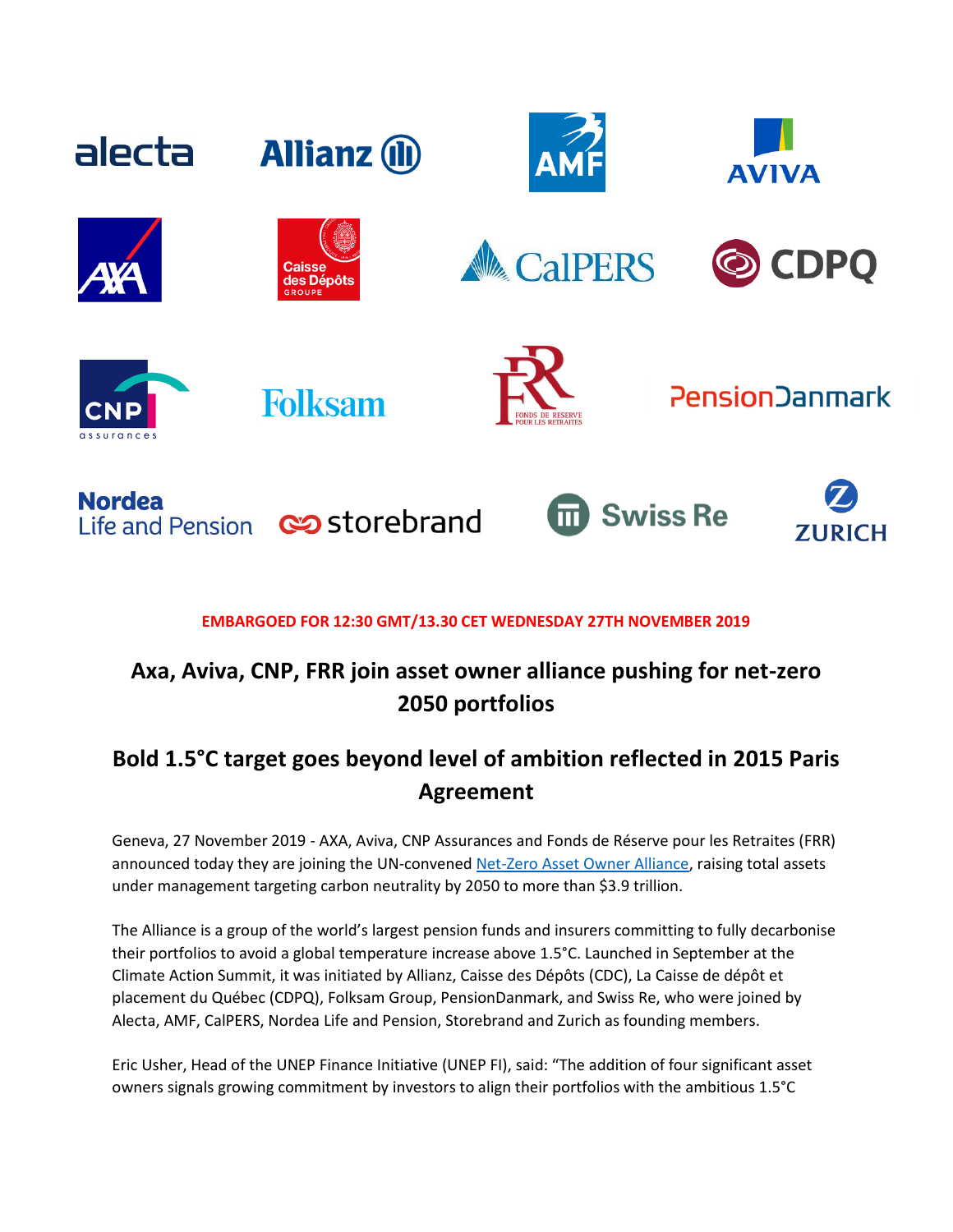target that goes beyond even the level of ambition reflected in the Paris Agreement. Concerted investor action led by the Alliance signals to financial markets that making entire portfolios net zero carbon is now clearly on the agenda."

Now 16-strong, the Alliance actively encourages additional investors to join by committing to a net-zero portfolio by 2050 in support of a global economy that delivers emissions reductions in line with scientifically determined targets.

This is critical in light of recent evidence from [UN Environment Programme's Emission](https://www.unenvironment.org/resources/emissions-gap-report-2019)s Gap Report, published yesterday, which found collective ambition must increase more than fivefold over current levels to deliver the cuts needed over the next decade to achieve the 1.5°C goal. The Intergovernmental Panel on Climate Change (IPCC) has warned that going beyond 1.5°C will increase the frequency and intensity of climate impacts, such as the heatwaves and storms witnessed across the globe in the last few years. In the report, UNEP said the world must deliver deep cuts to emissions – over 7 per cent each year for the next decade.

The Alliance will also use its powerful voice to engage with governments and ask them to urgently increase their Nationally Determined Contributions ambitions. According to the Emissions Gap report, G20 nations collectively account for 78 per cent of all emissions, but seven of them do not yet have policies in place to achieve their current NDCs, let alone strategies for transformative climate commitments at the breadth and scale necessary.

Convener of Mission 2020 Christiana Figueres, former Executive Secretary of the UN Framework Convention on Climate Change (UNFCC), said: "Reaching net zero emissions by 2050 is a global imperative made clear by science, with huge benefits for all of society.

"We are all better off when finance is flowing towards a liveable future, and today's announcement makes clear that investors are committed to that pathway. That the world's asset owners are collaborating unequivocally to limit warming to 1.5°C should be a real boost for all governments preparing to step up their own commitments under Paris in 2020," she added.

PRI CEO Fiona Reynolds said: "Asset Owners have a key role to play in driving much needed ambition to address the climate emergency. In joining the Alliance, the new members stand alongside founding asset owners in committing to achieve carbon neutral portfolios by 2050. We hope that the leadership shown by members of the Alliance will compel other investors to act urgently to align their portfolios with a 1.5°C scenario and to play their role in meeting the Paris Agreement."

By joining the Alliance, members hold themselves accountable on progress by setting and publicly reporting on intermediate targets in line with the Paris Agreement. The Alliance has already begun the process of establishing a work plan for 2020.

Members will ramp up engagement with the companies in which they are invested, working together with initiatives such as the UN Global Compact Business Ambition for 1.5°C, the Investor Agenda, the Science Based Targets initiative and Climate Action 100+.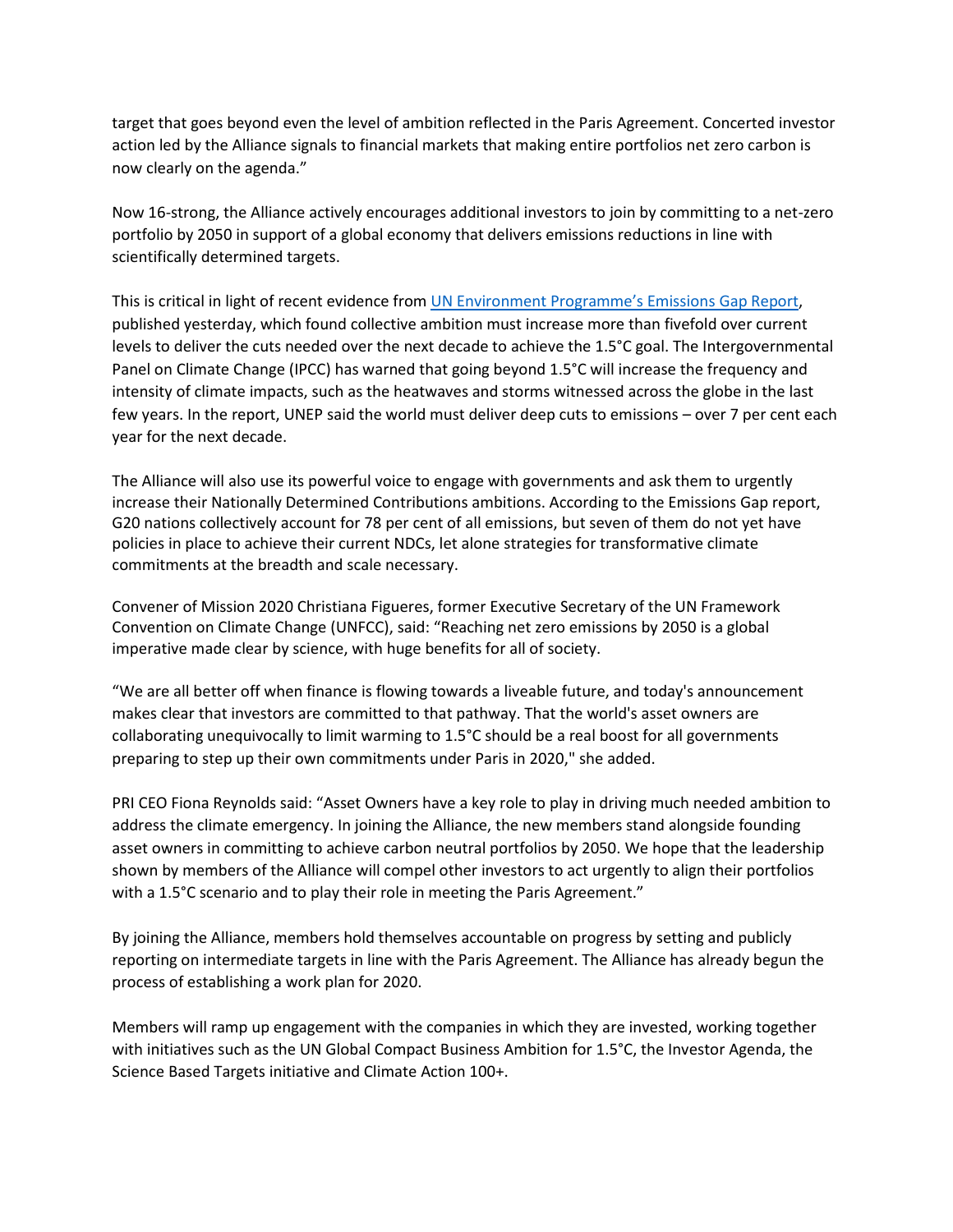Convened by UNEP's Finance Initiative and the Principles for Responsible Investment (PRI), the Alliance is supported by WWF and is part of the Mission 2020 campaign, an initiative led by Ms. Figueres, former Executive Secretary of the United Nations Framework Convention on Climate Change (UNFCCC).

#### **NEW ALLIANCE MEMBER QUOTES:**

**Maurice Tulloch, Aviva CEO:** "Contributing to a more sustainable world is at the heart of our purpose. We're investing with sustainability in mind, are engaging with companies through active stewardship and have been lowering our footprint for some time now. We want to accelerate our efforts. It makes good business sense, and it matters to our customers, partners, and the communities we work in. We will continue to make positive changes and are therefore proud to join the Net-Zero Asset Owner Alliance."

**Thomas Buberl, AXA Group CEO:** "Our target is to contain the 'warming potential' of our investments to 1.5°C by 2050. But because we operate in a business environment which is not 'Paris-aligned', our investment universe is far above 1.5°C today. This is why we undertake this commitment with the expectation that governments and the actors of the 'real economy' will also take and implement meaningful climate commitments which we are keen to support. That is also why we have decided to join the Net-Zero Asset Owner Alliance, which is precisely designed to push this agenda. As part of this Alliance, we are notably looking forward to contributing to the development of common metrics and methodologies"

**Yves Chevalier, Executive Director, FRR:** "FRR is proud to be part of this asset owners' initiative, which is aligned with our Responsible Investment Strategy. Given the urgency in climate issues, this strategy ushers in a new phase that will drive ambition further by increasing accountability at all portfolio levels and involving the entire financial management ecosystem to underline the leadership role assumed by the FRR over many years. Through this initiative, FRR will work with its peers in a realistic and efficient approach."

**Antoine Lissowski, Chief Executive Officer, CNP Assurances:** "We are pleased to contribute, together with the other members of the Alliance and under the aegis of the United Nations, to this remarkable initiative to limit global warming and meet the objectives of the Paris Agreement. We want to work with all French asset-owners to create a real dynamic and achieve carbon neutrality in our portfolios by 2050."

ENDS

CONTACTS

#### **Sally Wootton, Communications Lead**

[sally.wootton@UN.org](mailto:sally.wootton@UN.org)